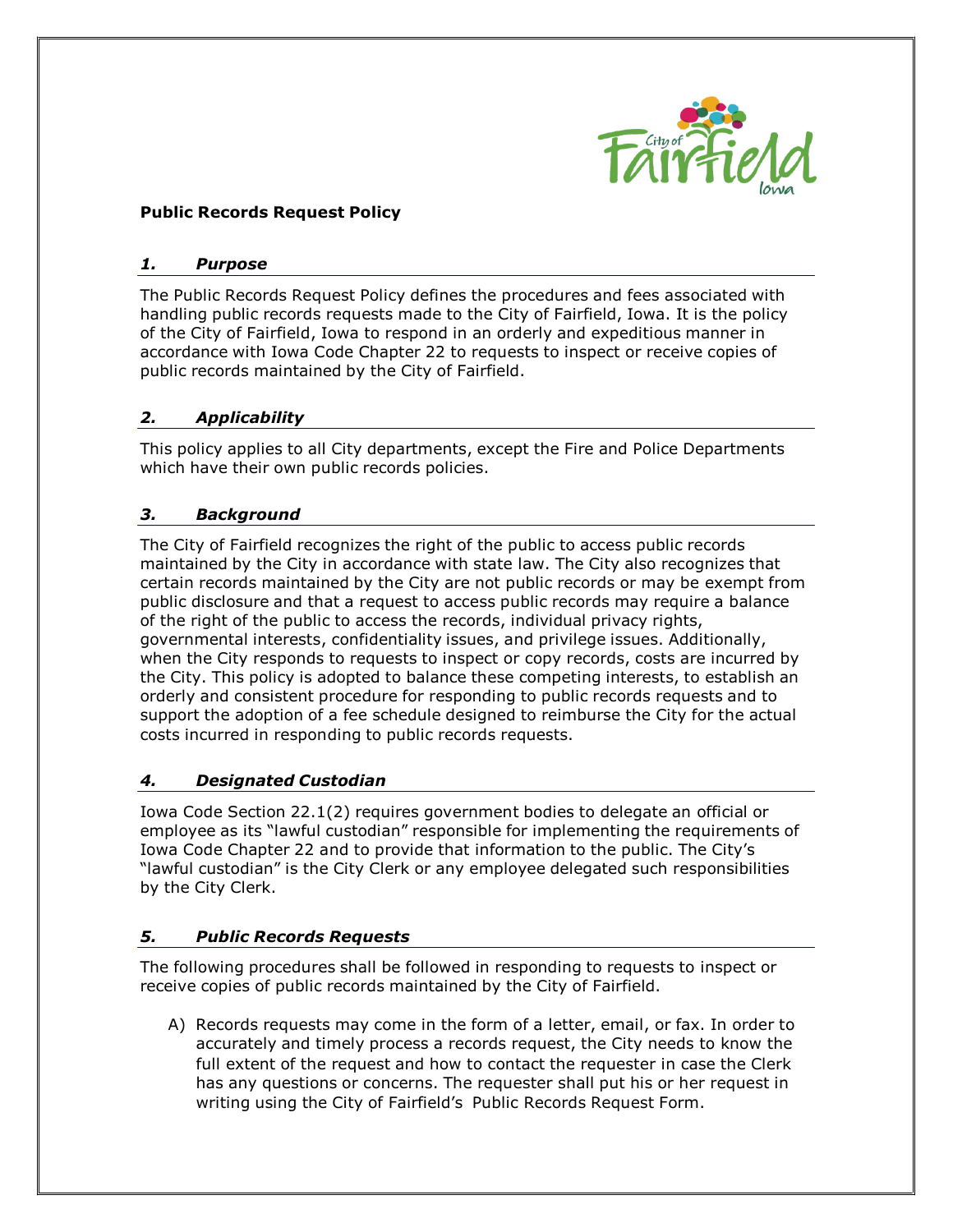- B) Any request for public records maintained by the City of Fairfield, with the exception of police and fire records, must be referred to the City Clerk's office for review of the request, collection of the records, and completion of request.
- C) The fee to be charged for providing records in response to a public records request will be in accordance with the most current fee schedule adopted by the City Council.
	- 1) At the requester's preference the City may make the requested records available in hard copy or in electronic format. The requester may ask the City to supply copied records either by mail, electronic mail, fax or pickup at Fairfield City Hall.
	- 2) The City reserves the right to adjust the fee structure for extraordinary requests and provide a cost estimate to the requester prior to request completion.
- D) The person requesting public records can request the City to prepare an estimate of the charges that will be incurred to respond to the public records request. The City may also require an advance deposit of the estimated charges before copying any of the requested records or making the records available for inspection or copying. If the actual costs incurred by the City to respond to a records request are less than the amount of any required prepayment, the overpayment will be refunded promptly to the person or entity making the prepayment. If the actual costs incurred by the City to respond to the request are more than the amount of prepayment, the City shall charge the requester for all additional costs.
- E) Unless otherwise prohibited by law, the City may, at the City's discretion, furnish copies of requested records without charge or at a reduced fee if the City determines that the waiver or reduction of fees is in the public interest.
- F) The City shall provide a reasonable opportunity for the inspection, examination or copying of requested public records which are not exempt from disclosure. Unless otherwise approved in advance and in writing by the City Clerk's Office, any inspection, examination or copying of requested records shall be done at Fairfield City Hall during regular City business hours.
- G) The City reserves the right to not release copies of requested public records until the requester pays for the corresponding charges to complete said request.

#### *6. Fee Schedule*

The following fees and costs may be charged pursuant to Iowa Code Chapter 22 for access and/or copies of public records maintained by the City of Fairfield.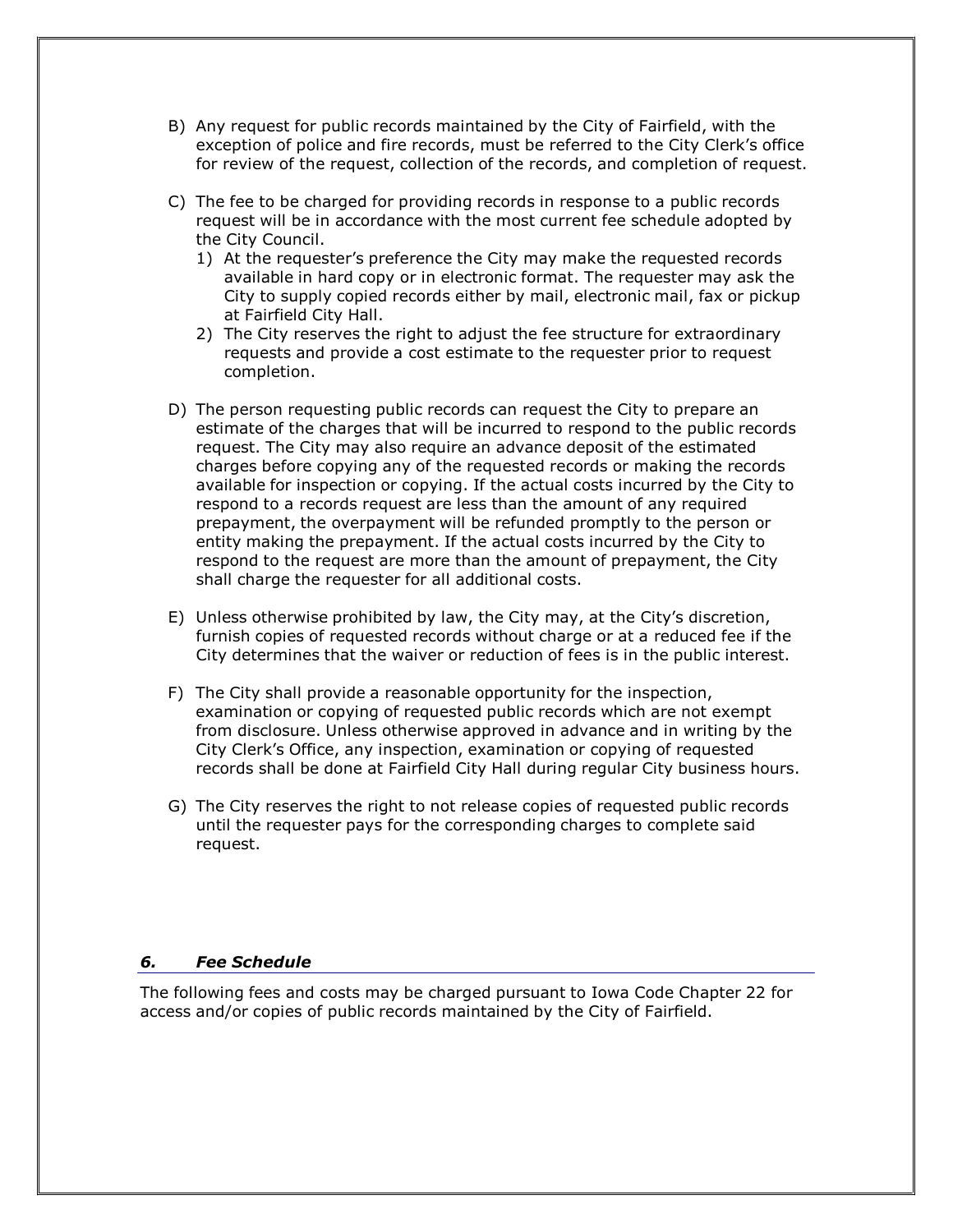# Photocopy Charges-

| <b>Guidelines/Conditions</b> | Fee                           |             |
|------------------------------|-------------------------------|-------------|
|                              | Single Sided - 8.5x11, 8.5x14 | \$0.30/page |
| Black &<br>White             | Single Sided $-11x17$         | \$0.35/page |
|                              | Double Sided - 8.5x11, 8.5x14 | \$0.35/page |
|                              | Double Sided - 11x17          | \$0.40/page |
|                              | Single Sided - 8.5x11, 8.5x14 | \$0.35/page |
| Color                        | Single Sided $-11x17$         | \$0.40/page |
|                              | Double Sided - 8.5x11, 8.5x14 | \$0.40/page |
|                              | Double Sided - 11x17          | \$0.45/page |

## Postage Charges-

If the requester chooses to have records mailed to them, postage will be charged at actual cost.

#### Labor Charges-

The City will provide 15 minutes of City staff time free of charge to respond to each requester. Requesters will be charged \$5.00 for each additional 15 minutes of service.

# *7. Estimated Response Time*

The anticipated response times below are approximations:

| <b>Number of Pages</b><br><b>Requested</b> | <b>Anticipated</b><br><b>Response Time</b> |  |  |
|--------------------------------------------|--------------------------------------------|--|--|
| $1 - 10$                                   | 3 full business days                       |  |  |
| $11 - 100$                                 | 4 full business days                       |  |  |
| 101-500                                    | 7 full business days                       |  |  |
| 501-1000                                   | 10 full business days                      |  |  |
| $1000+$                                    | 20 full business days                      |  |  |
| Each additional                            | 10 full business days per                  |  |  |
| 1000 pages                                 | additional 1000 pages                      |  |  |

#### *8. Disclaimer*

Although records provided to a requester may be deemed "open" or "public" records within the meaning of Iowa Code Chapter 22, the City recommends that requesters' use of any information provided by the City comply with all local, state, and federal laws, including but not limited to laws related to privacy, harassment, discrimination, debt collection, libel, slander and tort.

#### *9. Questions*

Any questions concerning the City's Public Records Request Policy or related procedures or fees should be directed to the records custodian:

> City Clerk City of Fairfield 118 South Main Street Fairfield, IA 52556 641-472-6193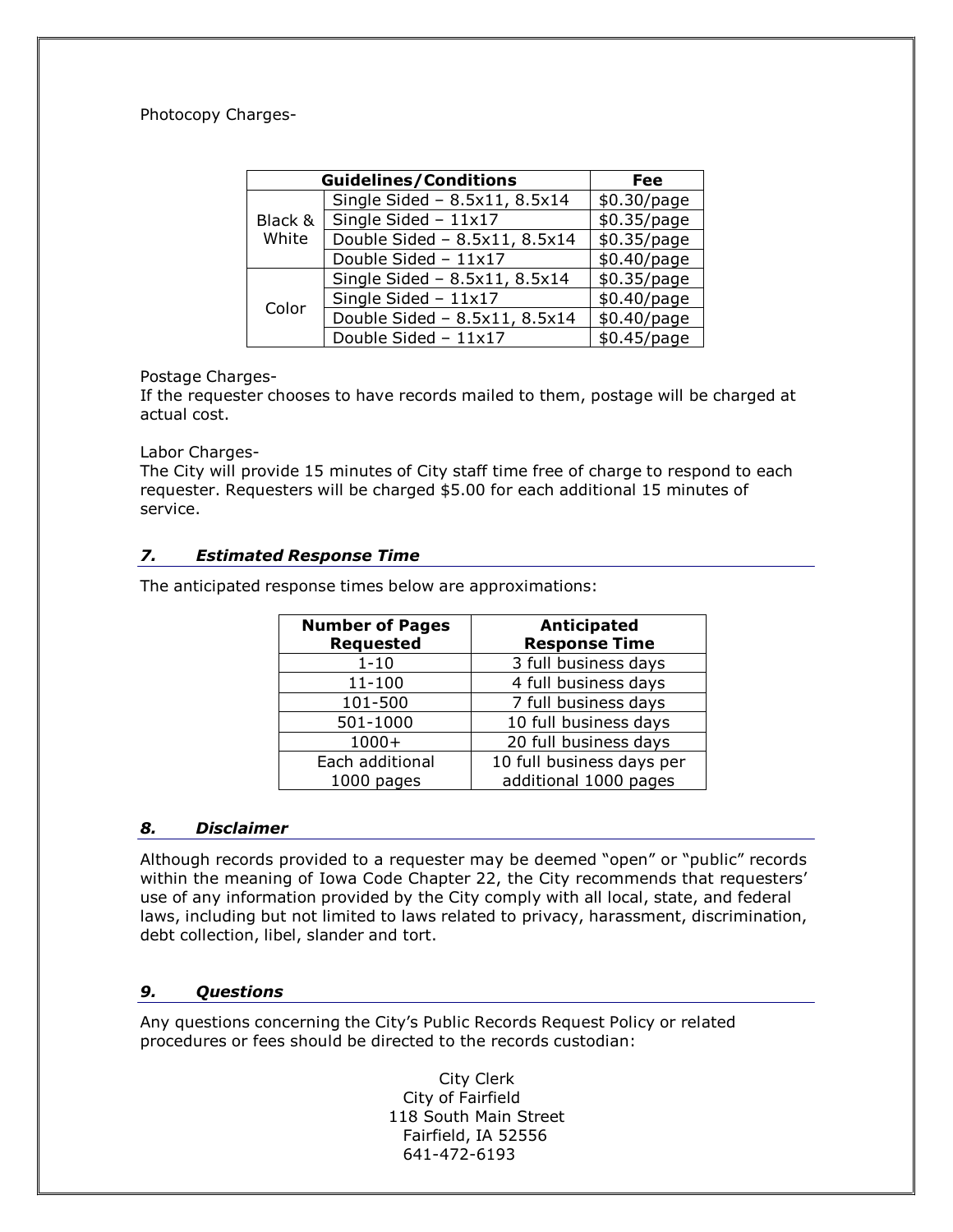# **CITY OF FAIRFIELD PUBLIC RECORDS REQUEST FORM**

| 1. | <b>REQUESTER'S INFORMATION:</b>                                                                            |                              |  |  |  |  |  |
|----|------------------------------------------------------------------------------------------------------------|------------------------------|--|--|--|--|--|
|    | Name: Name:                                                                                                |                              |  |  |  |  |  |
|    | Mailing                                                                                                    | Address:                     |  |  |  |  |  |
|    |                                                                                                            | Fax Number:                  |  |  |  |  |  |
|    |                                                                                                            |                              |  |  |  |  |  |
| 2. | <b>REQUEST INFORMATION:</b>                                                                                |                              |  |  |  |  |  |
|    | Please be as detailed as possible; include names, dates, subjects, meeting dates, resolution and ordinance |                              |  |  |  |  |  |
|    | numbers, project names, etc.                                                                               |                              |  |  |  |  |  |
|    |                                                                                                            |                              |  |  |  |  |  |
|    |                                                                                                            |                              |  |  |  |  |  |
|    |                                                                                                            |                              |  |  |  |  |  |
|    |                                                                                                            |                              |  |  |  |  |  |
|    |                                                                                                            |                              |  |  |  |  |  |
| 3. | Is this request for:                                                                                       |                              |  |  |  |  |  |
|    | Copying of Public Records                                                                                  | Inspection of Public Records |  |  |  |  |  |
| 4. | If you are requesting copies of public records please fill out the following:                              |                              |  |  |  |  |  |
|    | How many copies of the requesting documents do you need?                                                   |                              |  |  |  |  |  |
|    | Color Copies                                                                                               | _Single Sided                |  |  |  |  |  |
|    | <b>Black &amp; White Copies</b>                                                                            | Double Sided                 |  |  |  |  |  |
| 5. | How would you like to receive the copies:                                                                  |                              |  |  |  |  |  |
|    | In Person                                                                                                  | Email                        |  |  |  |  |  |
|    | Mail                                                                                                       | Fax                          |  |  |  |  |  |

Although the records I am requesting may be deemed to be "public records" within the meaning of Chapter 22, Code of Iowa, I understand that my use of this information must comply with all local, state, and federal laws including but not limited to laws relating to privacy, harassment, discrimination, debt collection, libel, slander and tort. Misuse of said information by me in violation of the law is exclusively my responsibility. The City of Fairfield denies any and all responsibility for how this information is used by me. If any third party makes a claim against the City of Fairfield for misuse of this information attributable to me, the City of Fairfield shall pursue all available legal remedies against me. I certify that I may be charged for costs related to the inspection/copying of public records, and the records will not be released to me without payment.

Signature of Requester **Date of Request Date of Request** 

.